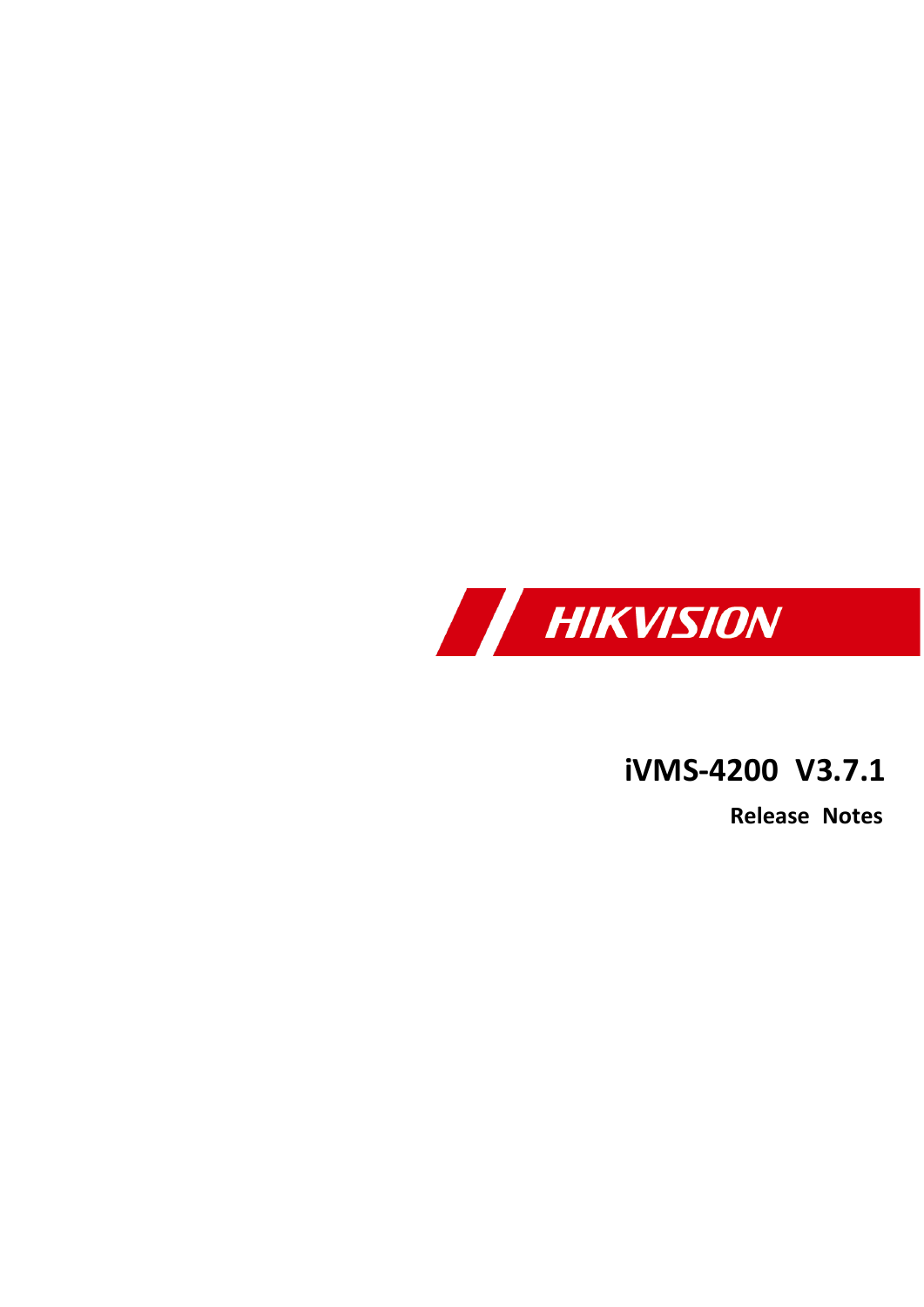#### **Legal Information**

#### **© 2022 Hangzhou Hikvision Digital Technology Co., Ltd. All rights reserved.**

This Document (hereinafter referred to be "the Document") is the property of Hangzhou Hikvision Digital Technology Co., Ltd. or its affiliates (hereinafter referred to as "Hikvision"), and it cannot be reproduced, changed, translated, or distributed, partially or wholly, by any means, without the prior written permission of Hikvision. Unless otherwise expressly stated herein, Hikvision does not make any warranties, guarantees or representations, express or implied, regarding to the Document, any information contained herein.

#### **About this Document**

Pictures, charts, images and all other information hereinafter are for description and explanation only. The information contained in the Document is subject to change, without notice, due to updates or other reasons.

Please use this Document with the guidance and assistance of professionals trained in supporting the Product.

#### **LEGAL DISCLAIMER**

TO THE MAXIMUM EXTENT PERMITTED BY APPLICABLE LAW, THE DOCUMENT IS PROVIDED "AS IS" AND "WITH ALL FAULTS AND ERRORS". HIKVISION MAKES NO REPRESENTATIONS OR WARRANTIES, EXPRESS OR IMPLIED, INCLUDING BUT NOT LIMITED TO, WARRANTIES OF MERCHANTABILITY, FITNESS FOR A PARTICULAR PURPOSE OR NON-INFRINGEMENT. IN NO EVENT WILL HIKVISION BE LIABLE FOR ANY SPECIAL, CONSEQUENTIAL, INCIDENTAL, OR INDIRECT DAMAGES INCLUDING, AMONG OTHERS, DAMAGES FOR LOSS OF BUSINESS PROFITS, BUSINESS INTERRUPTION, OR LOSS OF DATA, CORRUPTION OF SYSTEMS, OR LOSS OF DOCUMENTATION, WHETHER BASED ON BREACH OF CONTRACT, TORT (INCLUDING NEGLIGENCE), OR OTHERWISE, IN CONNECTION WITH THE USE OF THE DOCUMENT, EVEN IF HIKVISION HAS BEEN ADVISED OF THE POSSIBILITY OF SUCH DAMAGES OR LOSS.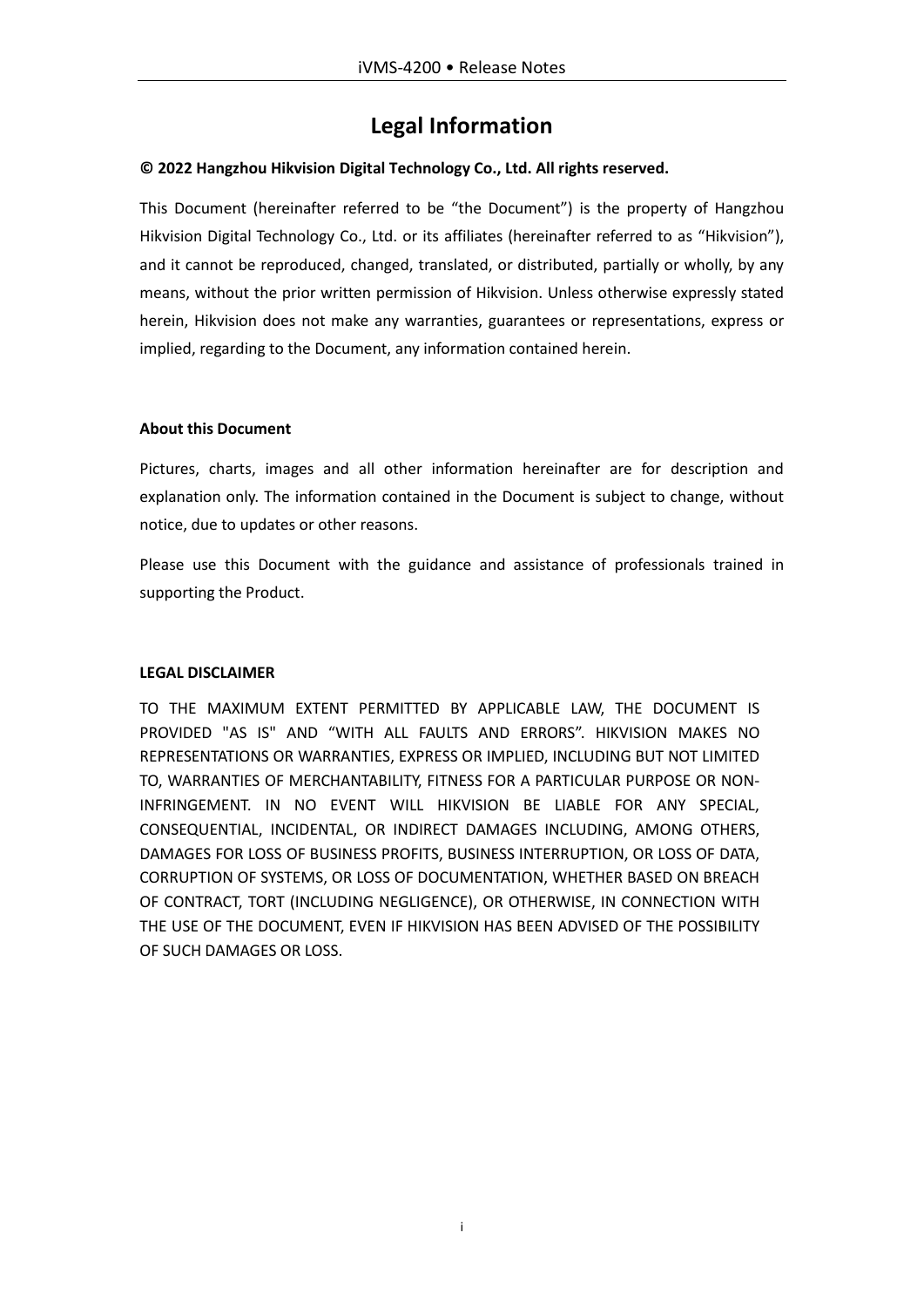# **TABLE OF CONTENTS**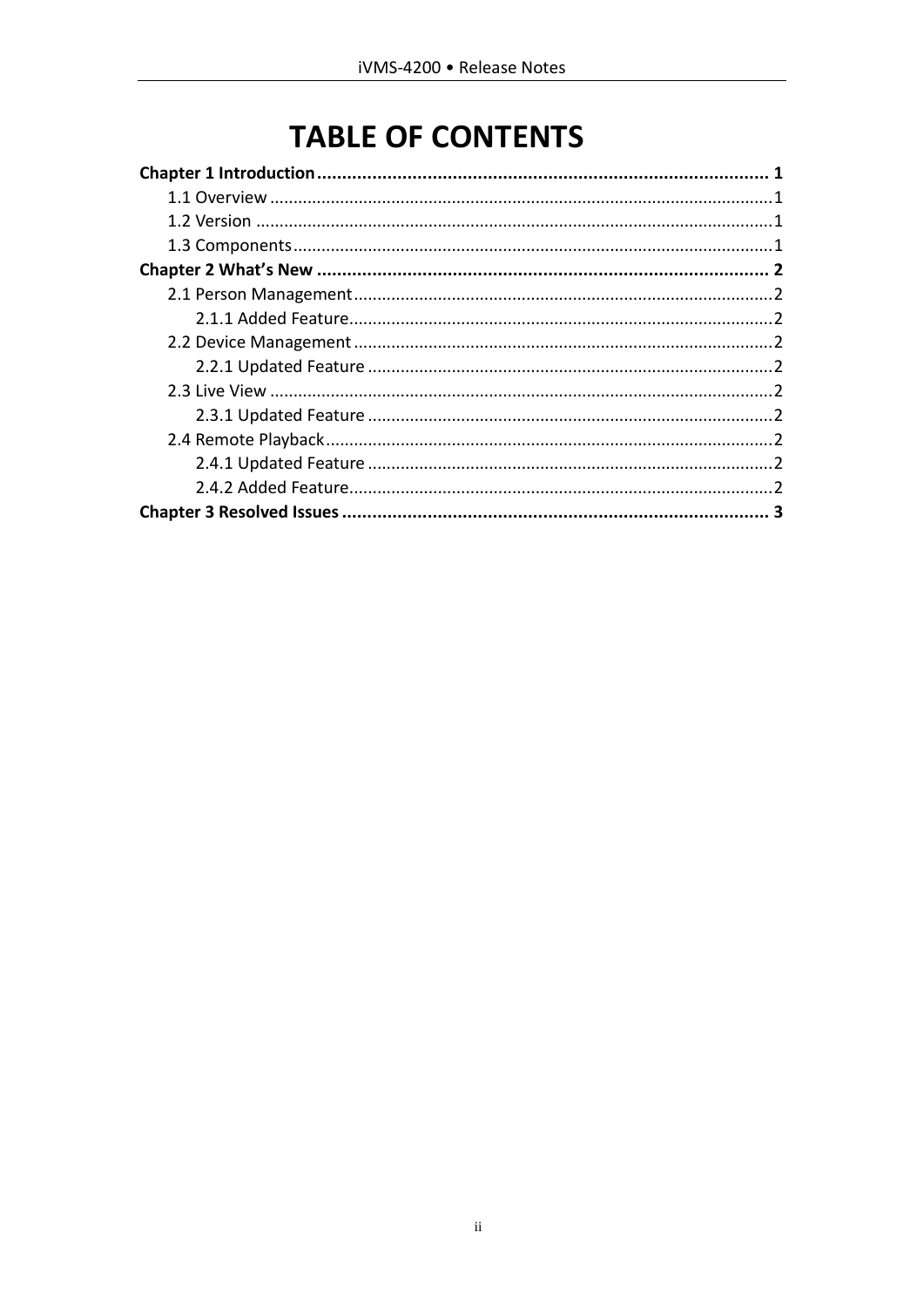# **Chapter 1 Introduction**

### <span id="page-3-1"></span><span id="page-3-0"></span>**1.1 Overview**

iVMS-4200 Client software is designed to configure and manage Hikvision devices in a unified and intuitive manner, including DVRs, NVRs, IP cameras, encoders, decoders, security control panels, video intercom devices, access control devices, etc.

The software provides multiple functionalities including live view, video recording, remote search and playback, file backup, alarm receiving, person management, access control, video intercom, security control, time & attendance, etc.

### <span id="page-3-2"></span>**1.2 Version**

| <b>Version</b>   | Date    |
|------------------|---------|
| iVMS-4200 V3.7.1 | 2022-03 |

### <span id="page-3-3"></span>**1.3 Components**

| Component       | <b>Version</b> | Date of Release | <b>Latest Version or Not</b> |
|-----------------|----------------|-----------------|------------------------------|
| Player          | V7.4.0.47      | 2021-12-17      | No                           |
| Network SDK     | V6.1.9.10      | 2022-03-04      | Yes                          |
| <b>ISUP SDK</b> | V4.2.7.0       | 2022-03-09      | Yes                          |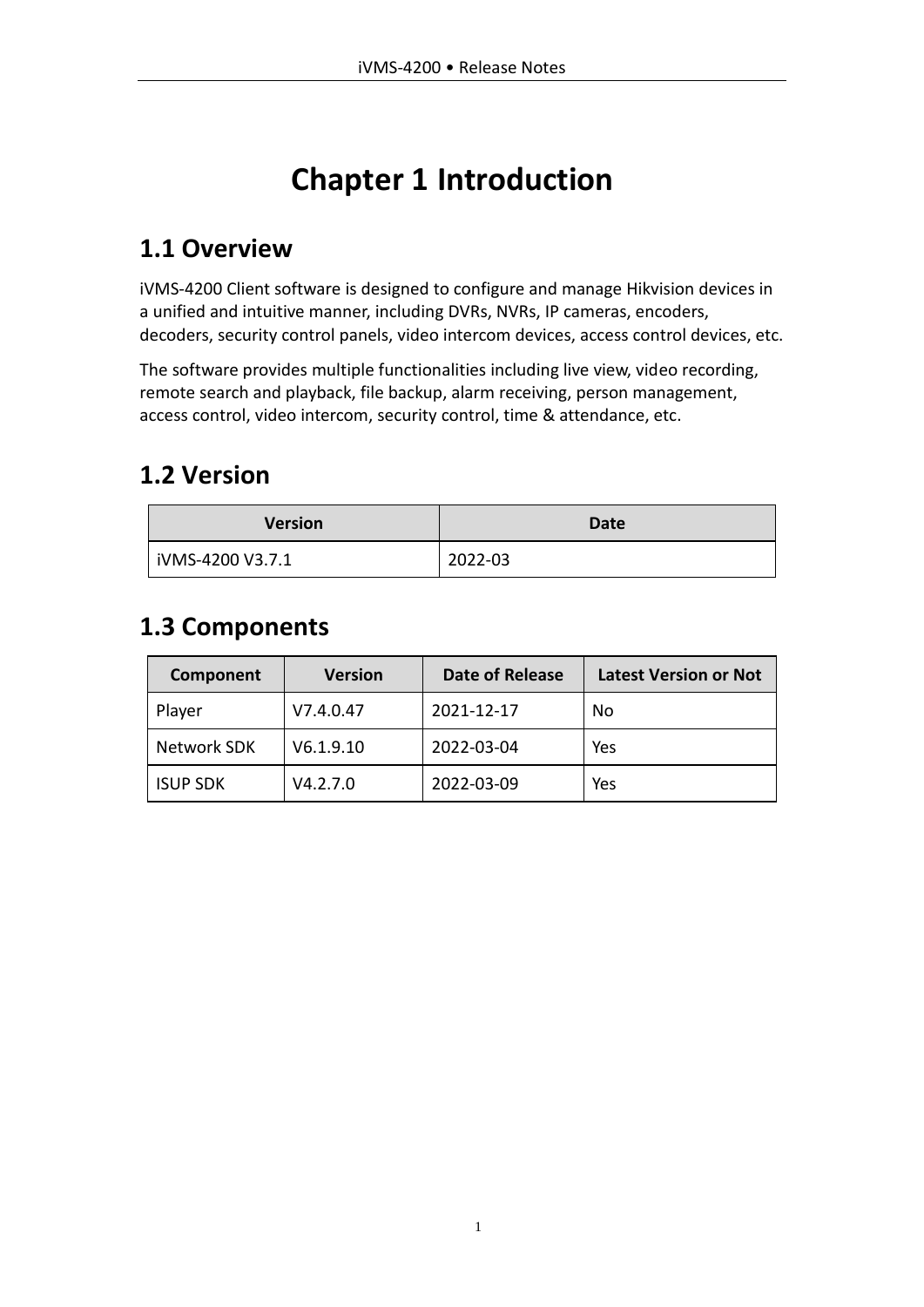# **Chapter 2 What's New**

### <span id="page-4-1"></span><span id="page-4-0"></span>**2.1 Person Management**

#### <span id="page-4-2"></span>**2.1.1 Added Feature**

The supported model of card enrollment station: DS-K1F100A-D8E.

## <span id="page-4-3"></span>**2.2 Device Management**

#### <span id="page-4-4"></span>**2.2.1 Updated Feature**

The supported number of elevator controllers: 4 (for overseas version), 64 (for domestic version).

## <span id="page-4-5"></span>**2.3 Live View**

#### <span id="page-4-6"></span>**2.3.1 Updated Feature**

After you log into the Hik-Connect account, the live view of devices added by Hik-Connect account supports up to 5 minutes, and after that time the live view will end automatically.

## <span id="page-4-7"></span>**2.4 Remote Playback**

### <span id="page-4-8"></span>**2.4.1 Updated Feature**

In the event playback module, supports downloading multiple video files to local PC.

### <span id="page-4-9"></span>**2.4.2 Added Feature**

After you log into the Hik-Connect account, the playback of devices added by Hik-Connect account supports up to 5 minutes, and after that time the playback will end automatically.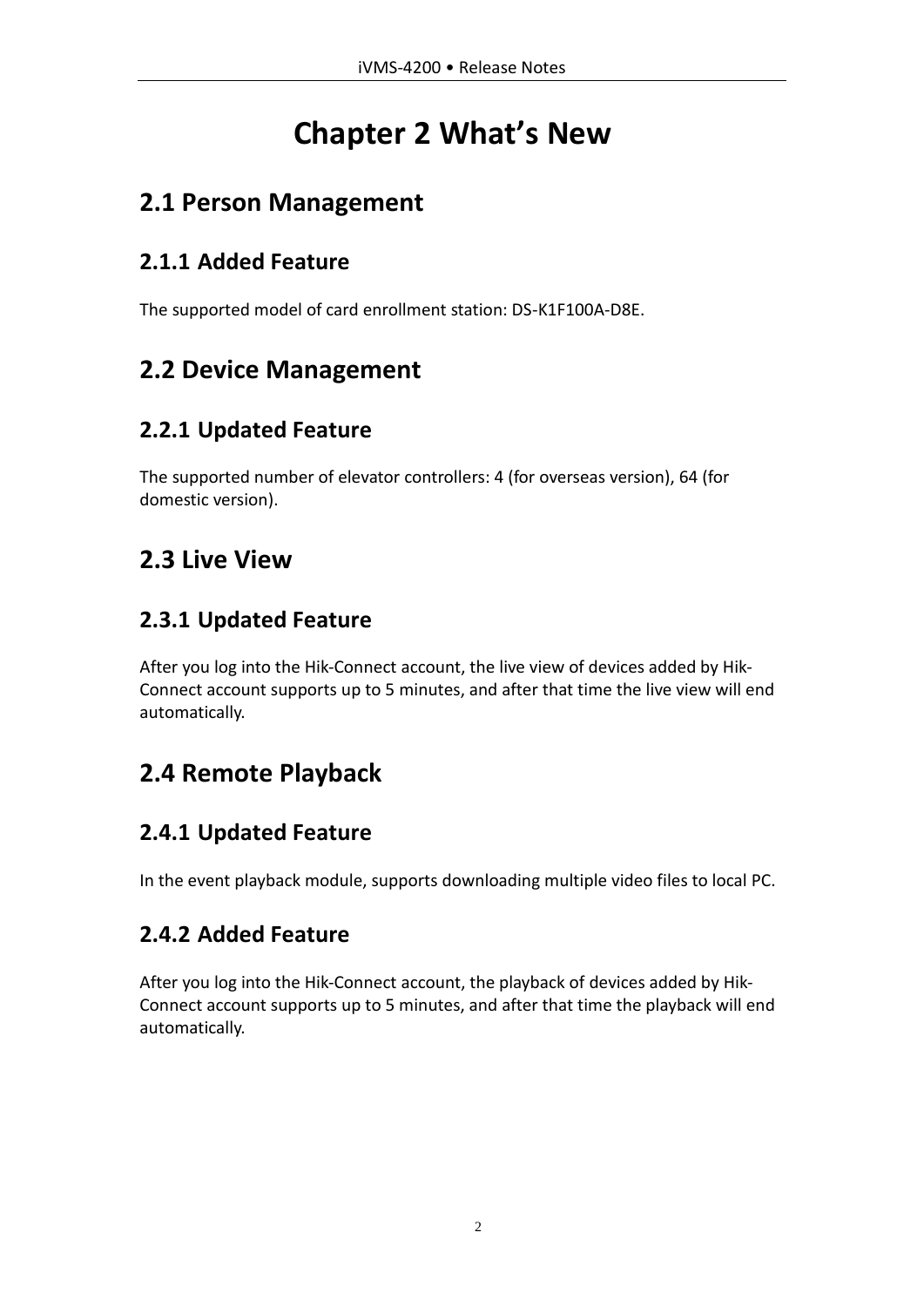# **Chapter 3 Resolved Issues**

<span id="page-5-0"></span>The following are issues resolved in this version.

| No.            | <b>Issue Description</b>                                                                                                                                                          |
|----------------|-----------------------------------------------------------------------------------------------------------------------------------------------------------------------------------|
| 1              | Error occurred when getting events of access control terminals,<br>prompting that the device is offline or network timeout.                                                       |
| $\overline{2}$ | After the Client applies the permission to the elevator controller, the<br>elevator controllers on some floors failed to apply the fingerprints<br>collected via the card reader. |
| 3              | When face recognition terminal in the thermography mode, the Client<br>did not display the captured picture for the temperature screening event.                                  |
| 4              | Error occurred when opening door remotely after an access controller<br>was added to the Client via ISAPI protocol.                                                               |
| 5              | Error occurred during the card reader authentication after an access<br>controller was added to the Client via ISUP protocol.                                                     |
| 6              | After uploading a picture of a local person, no picture will be displayed.                                                                                                        |
| 7              | After collecting face via the access control device, applying the face<br>picture failed.                                                                                         |
| 8              | Face picture size exceeds the limit, resulting in the failure of applying face<br>picture.                                                                                        |
| 9              | Error occurred during the statistics of working time on workday and<br>weekend in the monthly report.                                                                             |
| 10             | Importing CSV files for attendance events failed.                                                                                                                                 |
| 11             | The preview of monthly attendance report is inconsistent with the<br>exported data.                                                                                               |
| 12             | Unreadable code occurred during person name synchronization in the<br>third-party attendance database.                                                                            |
| 13             | Jumping to the remote configuration page failed for some non-video<br>devices.                                                                                                    |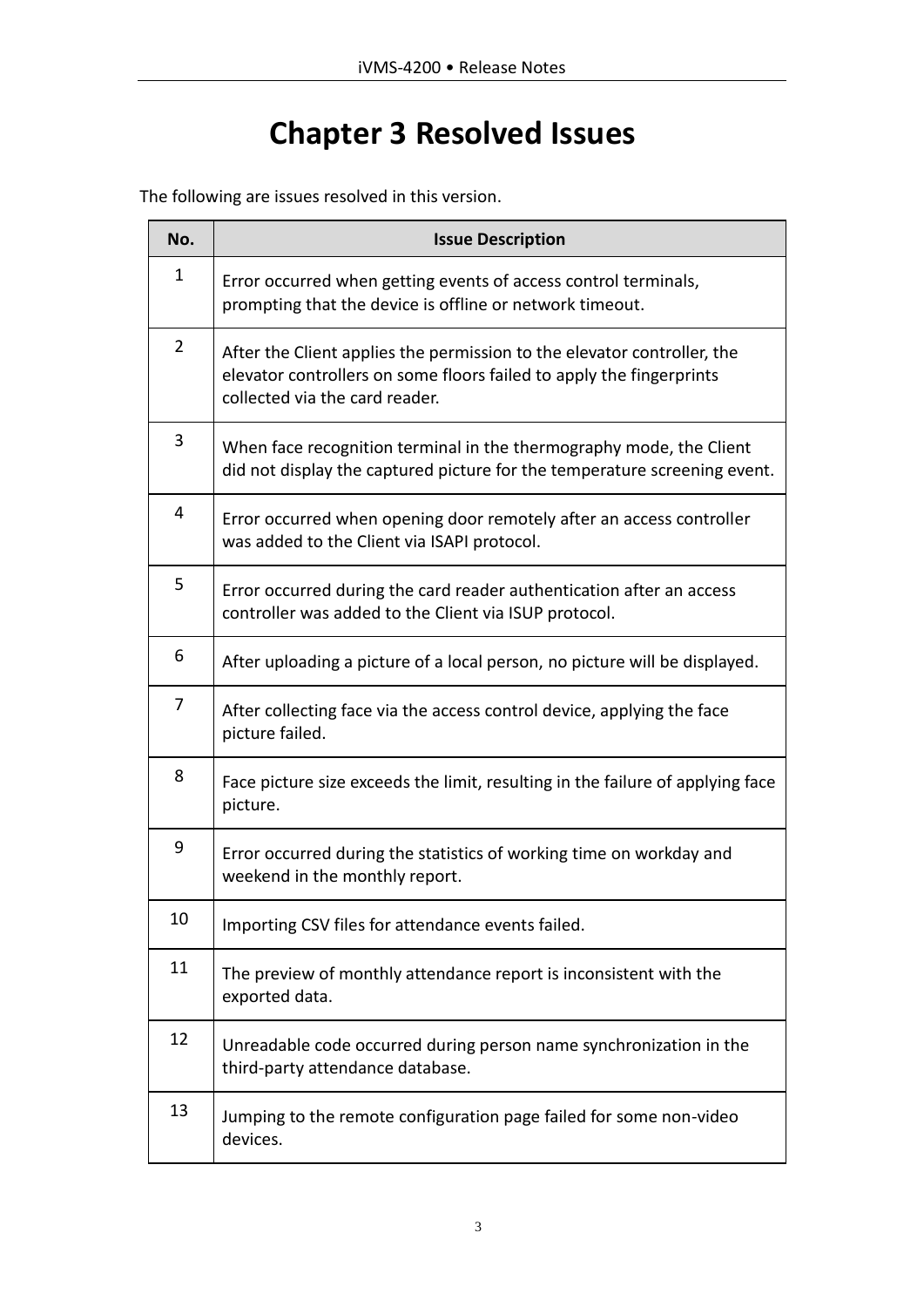| 14 | When saving the view during the live view of 32 channels at the same<br>time, the next operation failed.   |
|----|------------------------------------------------------------------------------------------------------------|
| 15 | Receiving alarm failed for the Hik-Connect account.                                                        |
| 16 | The prompt of timeout occurred during playback for the Hik-Connect<br>account with the Hik-ProConnect Box. |